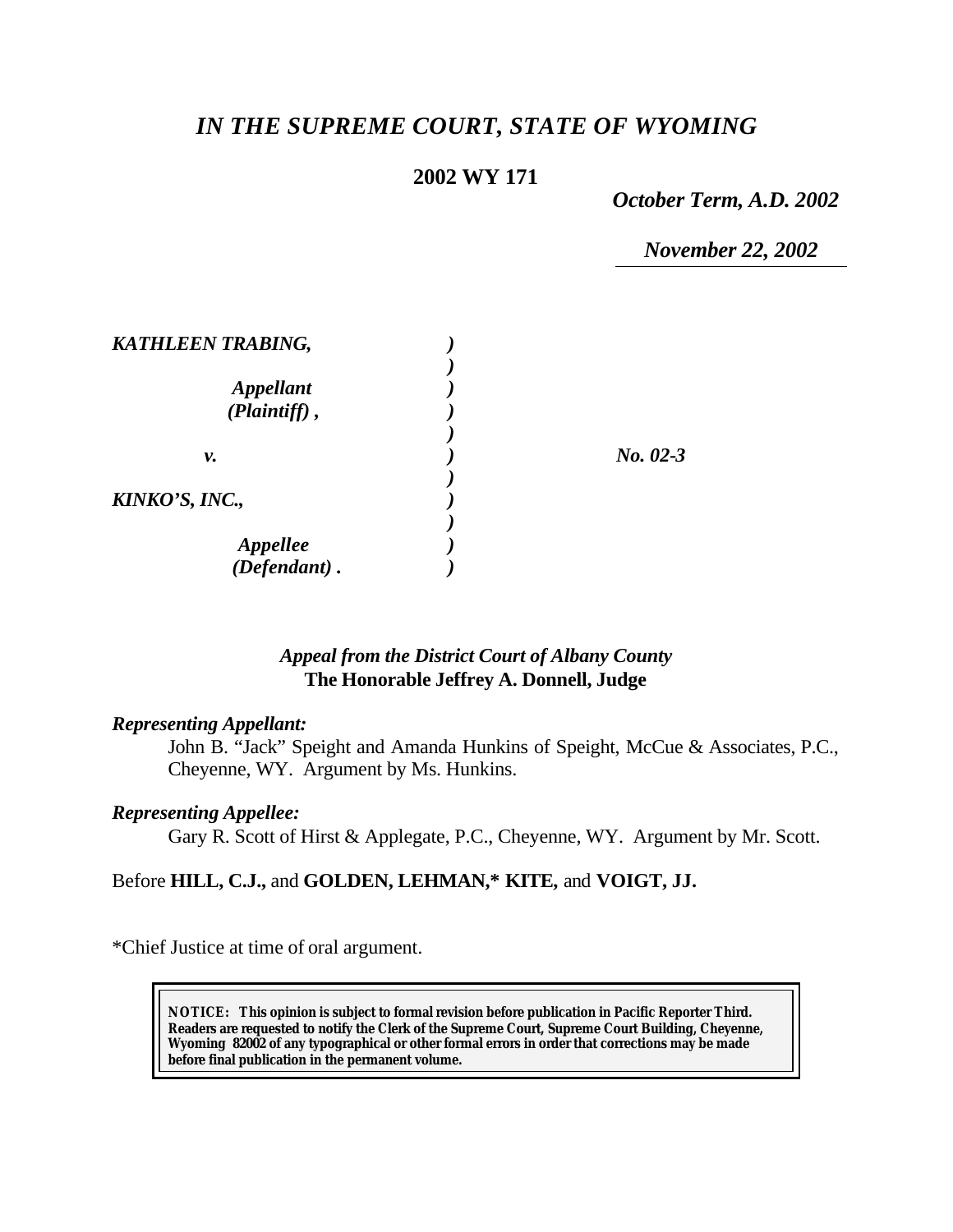## **LEHMAN, Justice.**

[¶1] Appellant Kathleen Trabing appeals the district court's order of summary judgment, which disposed of her claims for breach of implied-in-fact contract, promissory estoppel, breach of the covenant of good faith and fair dealing, and intentional infliction of emotional distress.

[**[**[2] We affirm.

## *ISSUES*

[¶3] Trabing offers the following issues for our analysis:

A. Do genuine issues of material fact exist which preclude summary judgment in favor of Kinko's on the issue of whether an implied-in-fact contract existed by virtue of the Kinko's Coworker Handbook?

1. Does the Employment Agreement executed on the day Trabing began work for Kinko's fail for lack of consideration as it pertains to provisions negating its Co-worker Handbook's promises of job security?

2. Is it bad public policy to allow employers to escape contractual liability for handbook provisions by simply distributing employee handbooks prior to date employee commences working?

B. Do genuine issues of material fact exist regarding Trabing's alleged "actual knowledge" of the at-will provisions of the Handbook as it pertains to her be[ing] "sufficiently informed" that her employment was at-will?

C. Do genuine issues of material fact exist regarding Kinko's course of conduct with respect to its emphasis on "Positive Discipline" as a mandatory process such that it negated its Coworker Handbook disclaimer and moreover the presumption of atwill employment?

D. Do genuine issues of material fact exist regarding whether Kinko's "Positive Discipline" process and course of dealing constituted specific promises to Trabing upon which she detrimentally relied?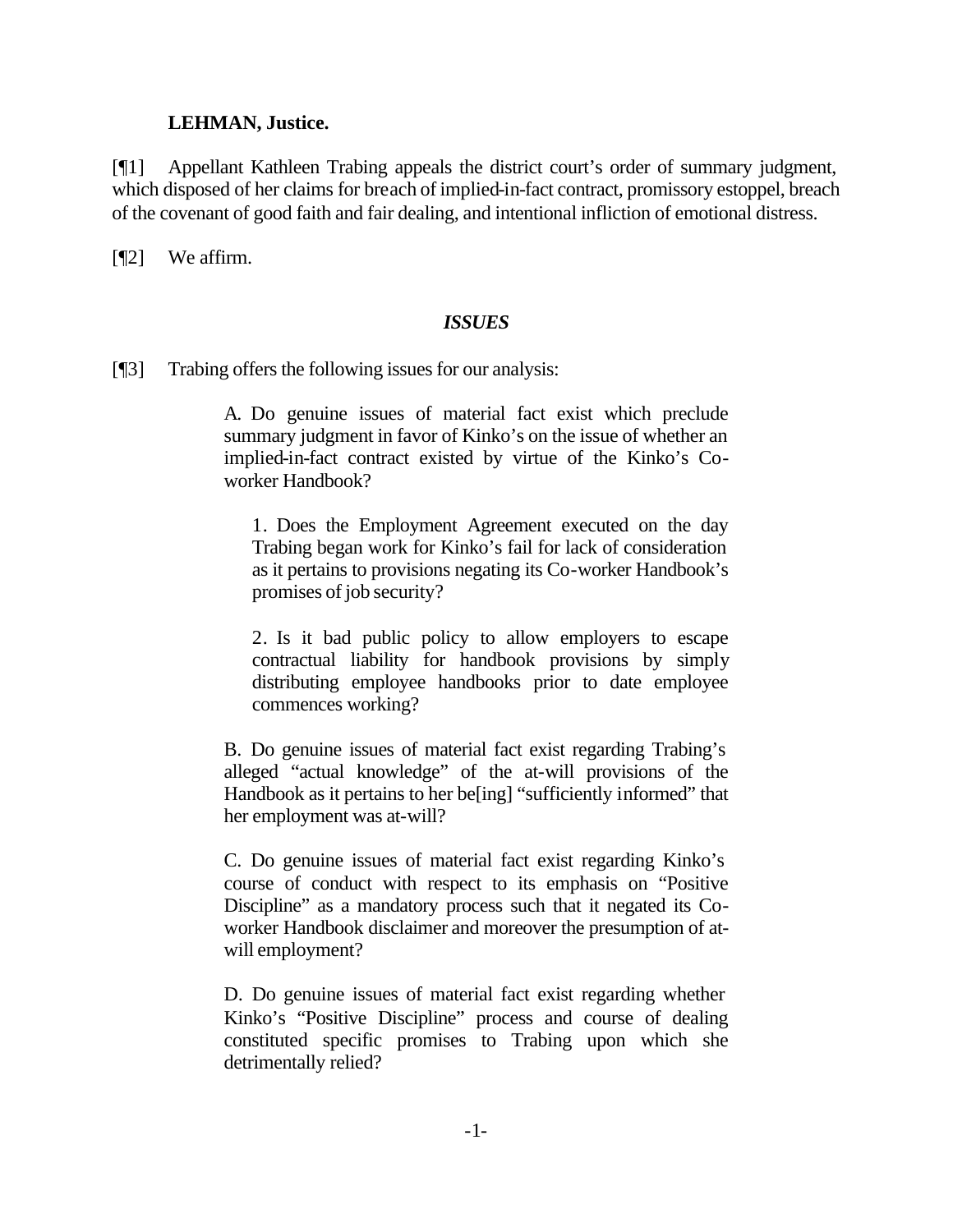E. Do genuine issues of material fact exist as to whether a special relationship existed between Trabing and Kinko's and also as to whether Kinko's then breached the implied covenant of good faith and fair dealing by terminating Trabing's employment based on a few disgruntled employees' comments?

F. Do genuine issues of material fact exist as to whether Trabing suffered severe emotional distress when Kinko's terminated her solely on the basis of her employees' anonymous and unsubstantiated comments during a time in which she was grieving over the recent loss of her mother?

Appellee Kinko's states its issue as follows:

Was summary judgment properly granted by the District Court upon Appellant Trabing's claims for breach of implied in fact contract; promissory estoppel; breach of the covenant of good faith and fair dealing; and the intentional infliction of emotional distress?

## *FACTS*

[¶4] Trabing began working for Kinko's as a branch manager of the Laramie, Wyoming store on December 21, 1992. She signed an Employment Agreement on that date, which provided in part:

> Kinko's and the co-worker understand that the co-worker is employed at will, which means that the co-worker or Kinko's may terminate the employment at any time, with or without cause and with or without advance notice.

A few days earlier, either on December 18 or 19, 1992, it is unclear what the handwritten numeral is, Trabing signed a Co-Worker Agreement, in which she acknowledged that she had received the Co-Worker Handbook. The handbook outlined Kinko's policies and procedures, which included the company's positive discipline system. The handbook also contained an employment-at-will provision.

[¶5] During the nearly eight years that Trabing was employed by Kinko's, she received several "above-standard" performance evaluations. In 1998, however, the store's sales revenues began to decline, and Trabing experienced difficulties maintaining good working relationships with her subordinates. Her Management Effectiveness Survey (MES) scores, which are anonymous evaluations the manager's staff completes regarding the manager's capabilities and management style, got consistently worse. The surveys also contained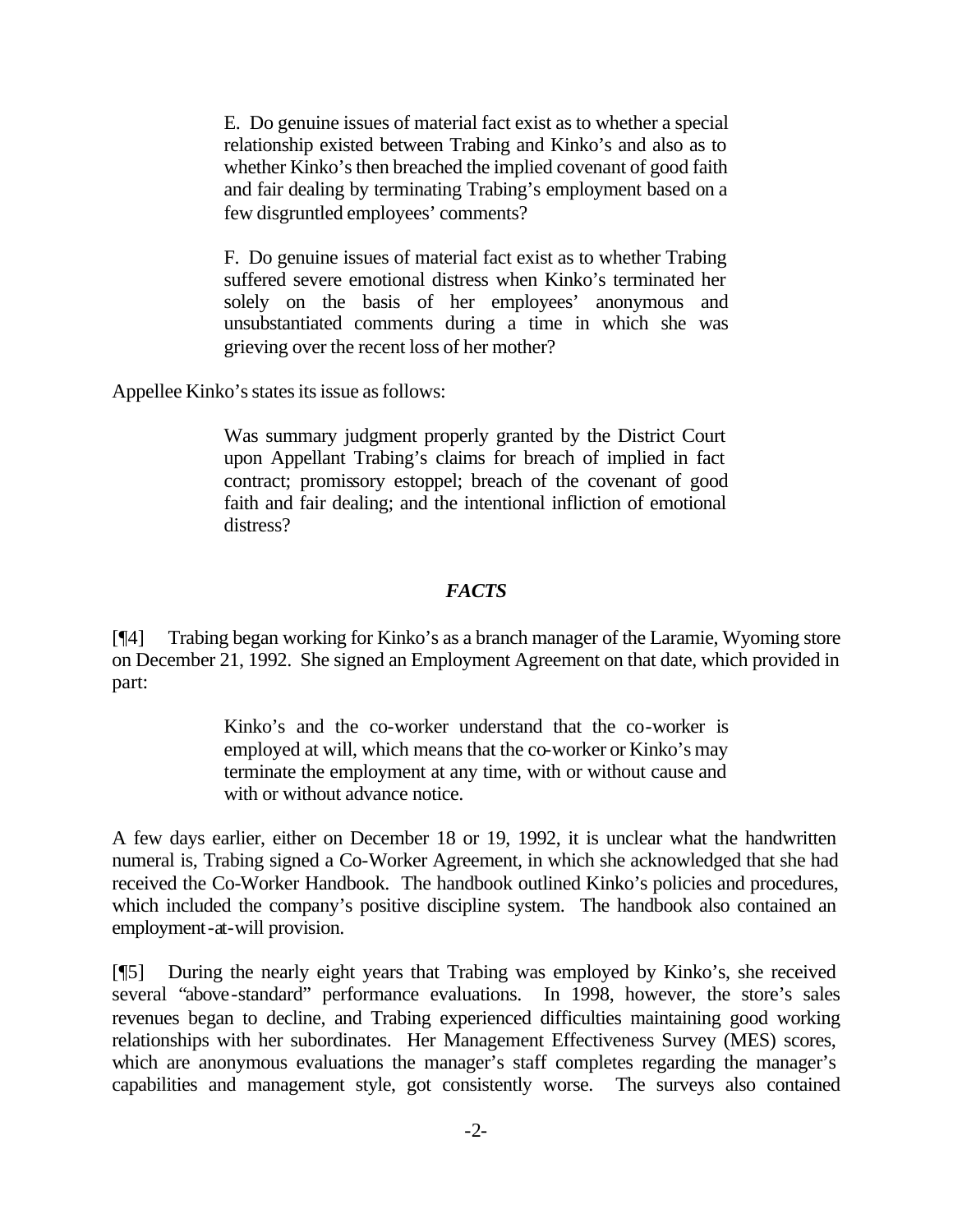numerous critical comments regarding the way Trabing performed her job and treated her employees. Trabing admits that she was having difficulties during this time, but attributes her problems in part to the fact that her mother was fighting and ultimately lost a long battle with cancer.

[¶6] Concerned about Trabing's recent low MES score, Trabing's regional manager and a Kinko's human resources specialist traveled to the Laramie store. They placed Trabing on decision-making leave, during which time Trabing was instructed to devise a plan for improving her performance. During those three days, Trabing made various attempts to contact her regional manager for assistance in drafting her plan. When she finally got in touch with him, he advised Trabing that he could not discuss the situation with her. At the conclusion of the three-day period, the three met again. Trabing had not drafted a plan for improvement, and she was terminated at that time.

[¶7] Trabing filed suit, asserting claims for breach of implied-in-fact contract, promissory estoppel, breach of the covenant of good faith and fair dealing, and intentional infliction of emotional distress. Kinko's moved for summary judgment. The district court granted Kinko's motion, and this appeal followed.

#### *STANDARD OF REVIEW*

[¶8] Summary judgment is appropriate when no genuine issue as to any material fact exists and the prevailing party is entitled to have a judgment as a matter of law. *Eklund v. PRI Environmental, Inc*., 2001 WY 55, ¶10, 25 P.3d 511, ¶10 (Wyo. 2001); *see also* W.R.C.P. 56(c). A genuine issue of material fact exists when a disputed fact, if it were proven, would have the effect of establishing or refuting an essential element of the cause of action or defense that has been asserted by the parties. *Williams Gas Processing-Wamsutter Co. v. Union Pacific Resources Co.*, 2001 WY 57, ¶11, 25 P.3d 1064, ¶11 (Wyo. 2001). We examine the record from the vantage point most favorable to the party who opposed the motion, and we give that party the benefit of all favorable inferences that may fairly be drawn from the record*. Id*. We evaluate the propriety of a summary judgment by employing the same standards and by using the same materials as were employed and used by the lower court. *Scherer Constr., LLC v. Hedquist Constr., Inc*., 2001 WY 23, ¶15, 18 P.3d 645, ¶15 (Wyo. 2001). We do not accord any deference to the district court's decisions on issues of law. *Id*.

#### *DISCUSSION*

#### *A. Implied-In-Fact Contract*

[¶9] Trabing first contends that summary judgment was inappropriately granted to Kinko's because genuine issues of material fact exist regarding whether an implied-in-fact contract had been formed by virtue of Kinko's Co-Worker Handbook. She maintains that the Co-Worker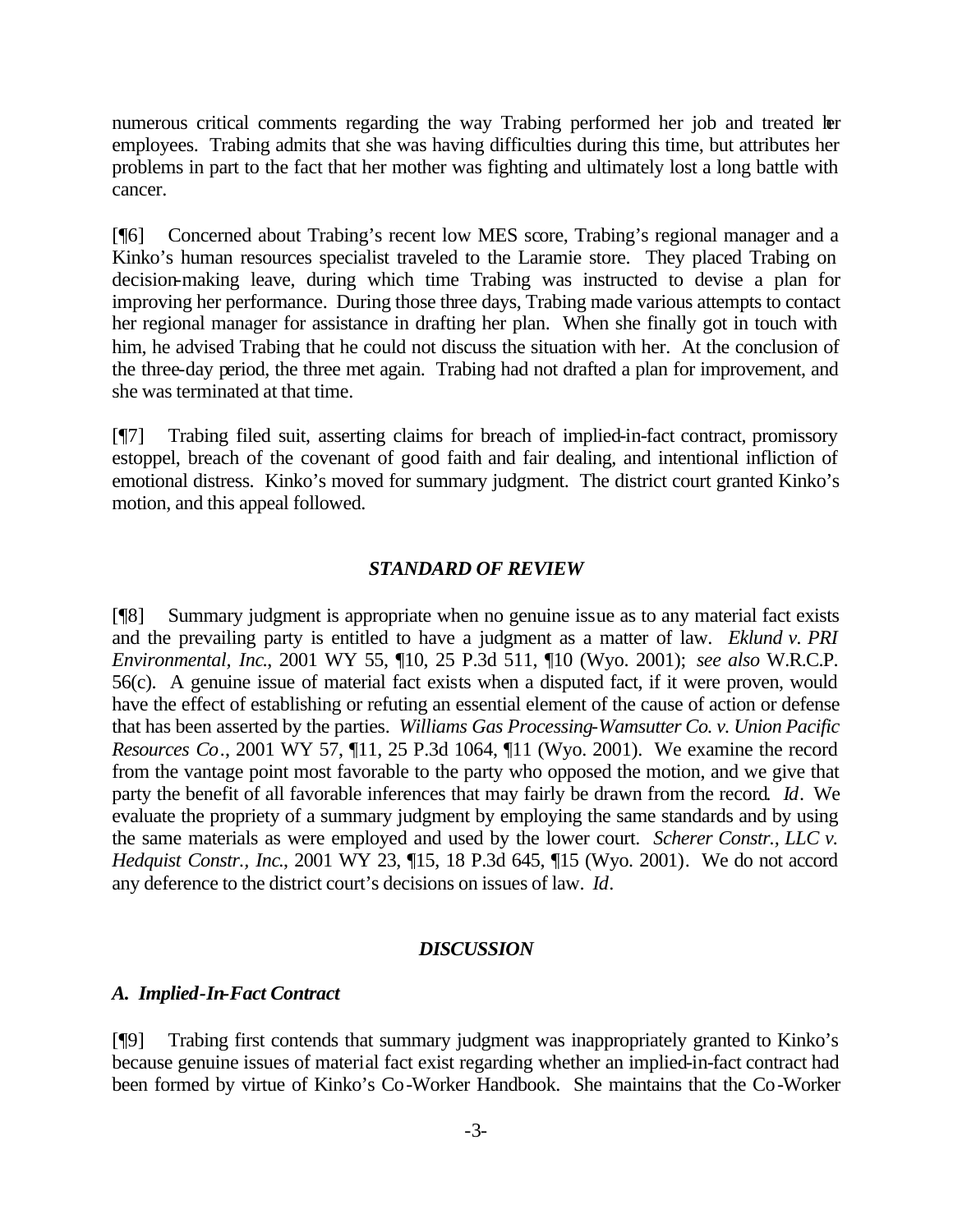Handbook created an implied-in-fact contract whereby termination could occur only for cause and only by following the positive discipline process. Kinko's insists that an implied-in-fact contract did not exist because Trabing signed an express, written employment agreement when she began her employment on December 21, 1992.

[¶10] In Wyoming, employment is presumed to be at will. *Worley v. Wyoming Bottling Co., Inc.*, 1 P.3d 615, 620 (Wyo. 2000); *Bear v. Volunteers of America, Wyoming, Inc*., 964 P.2d 1245, 1250 (Wyo. 1998). This presumption may, however, be modified by either an express or implied-in-fact contract. *Id.*

> The contract of employment is created by either an express contract or a contract implied in fact. Express contracts are ones in which the terms are declared by the parties either in writing or orally at the time the contract is formed. . . .

> The implied in fact contract of employment arises from a mutual agreement and intent to promise which is found in the acts or conduct of the party sought to be bound. Contracts of employment which are found from employee handbooks or policies are implied in fact contracts. Both express and implied in fact contracts of employment are enforceable to the same degree.

*Wilder v. Cody Country Chamber of Commerce*, 868 P.2d 211, 216-17 (Wyo. 1994) (citations omitted).

[¶11] On December 18 or 19, 1992, two or three days before she began work, Trabing received a copy of the employee handbook. The provisions of the handbook implied cause was required for termination. Although the handbook contains provisions stating it is not intended to create a contract and employment is at will, Kinko's concedes these disclaimers are not sufficiently conspicuous. Absent any other writings or representations prior to beginning employment, a question of fact would exist as to whether the handbook creates an implied contract altering the presumption of at-will employment and requiring cause for termination. However, on December 21, 1992, the day she began work, Trabing was given a copy of the employment agreement which provided as follows:

> Kinko's and the co-worker understand that the co-worker is employed at-will, which means that the co-worker or Kinko's may terminate the employment at any time, with or without cause and with or without advance notice. . . .

. . .

I understand that this agreement constitutes the full and extent of the agreement between myself and Kinko's regarding the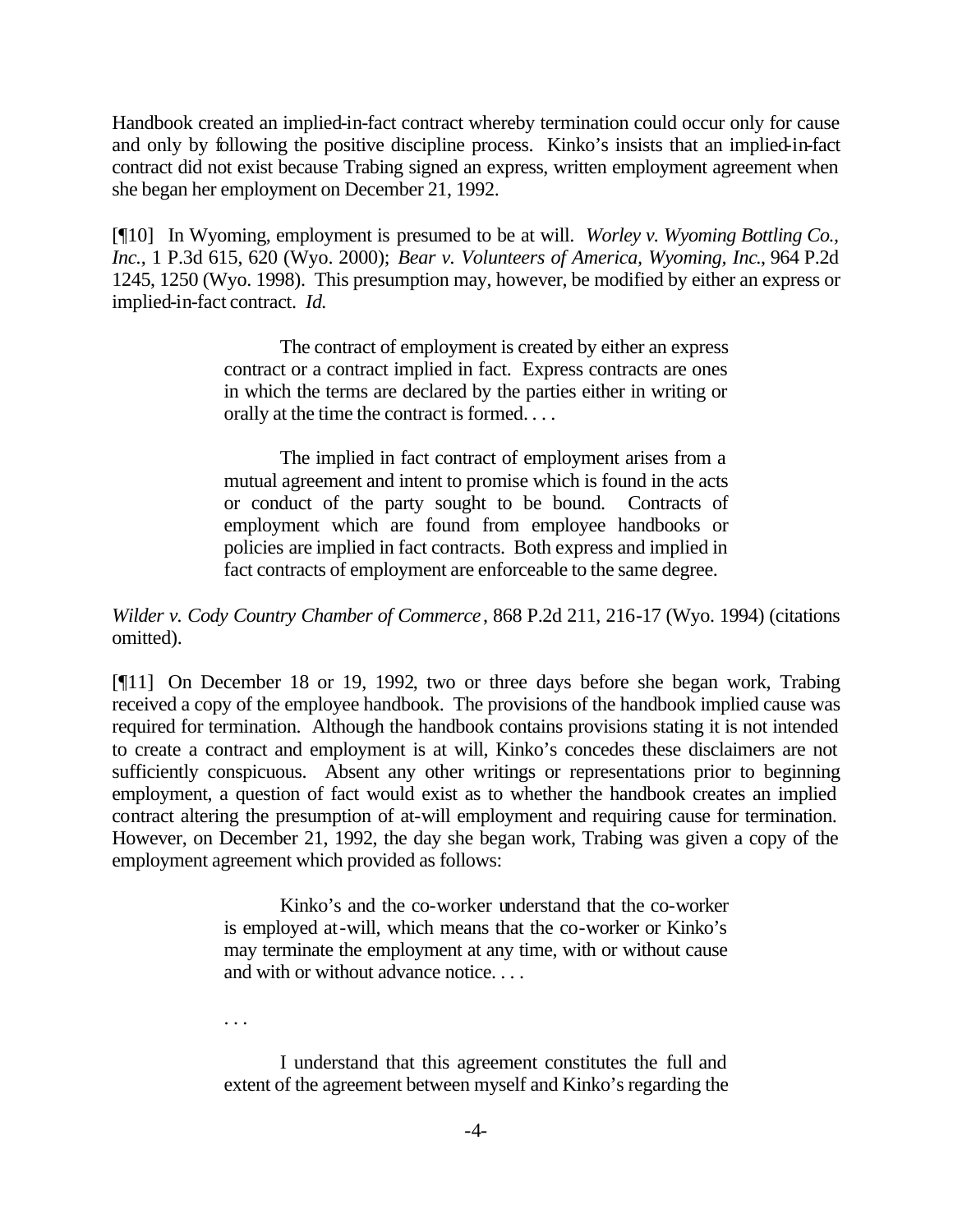terms of my employment. I understand that Kinko's will not be bound by any oral statements or promises that are inconsistent with this agreement and this agreement can only be modified or amended in writing by an authorized representative of the Company.

[¶12] Trabing signed the agreement, acknowledging that:

I have read and understand this Employment Agreement and agree to the terms and conditions contained herein. I understand that this agreement supercedes all previous agreements and that the company may change, rescind or cancel this agreement at any time, in its sole and absolute discretion. I further acknowledge that this Agreement has not been executed in reliance upon any representation or promise except those contained herein and that Kinko's has made no guarantee regarding my employment for a specified period of time.

[¶13] Parties to a contract are presumed to have knowledge of the terms of the contract and its effects. *First State Bank v. American Nat'l Bank*, 808 P.2d 804, 806 (Wyo. 1991). When parties sign an express contract, the terms within that signed writing control. Generally, an implied contract may not be found if there exists an express contract between the same parties on the same subject matter. 42 C.J.S.*, Implied Contracts*, § 34 (1991). When these principles are applied, the express agreement supercedes any implied contract which otherwise may have existed by virtue of the employee handbook.

[¶14] Trabing claims that the Co-Worker Handbook that she was given on December 18 or 19, 1992, and asked to review and sign supercedes the Employment Agreement that she signed on the day she began working for the company on December 21, 1992, and that the Employment Agreement fails for lack of consideration. She cites *Brodie v. General Chemical Corp.*, 934 P.2d 1263 (Wyo. 1997) in support of her claim. Trabing's reliance on *Brodie* is misplaced.

[¶15] In *Brodie*, the employee began work governed by a handbook containing promises implying job security. Some time later in the course of his employment, the employer attempted to revoke the handbook to restore at-will status. The question presented was whether additional consideration was required when an employer modifies an implied job security provision to restore at-will status. Under the facts presented, the court answered the question in the affirmative. However, in determining whether there was sufficient consideration to support the revocation as it occurred in that case, the court expressly distinguished representations made after employment begins from those made at the time employment begins. The court said:

> Our analysis today assumes that the representations are made after employment has begun and is, therefore, a modification. *A different situation is presented when the*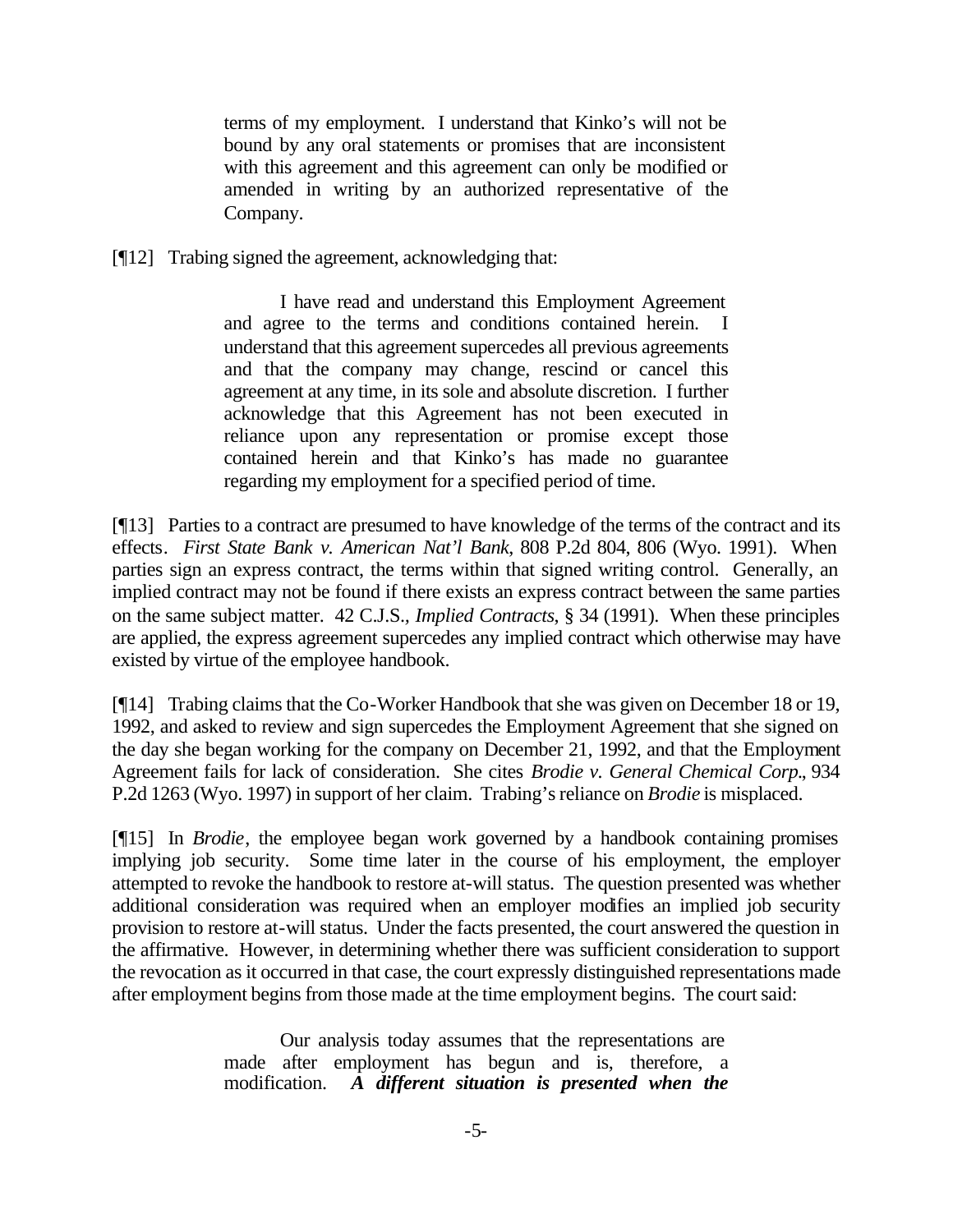*representation is made at the time that employment begins. In that case, the representation*, if enforceable, *is a term of the implied employment contract along with the other usual terms* specifying pay, benefits, working hours, and job responsibilities *under the rule that a single consideration can support several promises*.

*Brodie*, at 1265 n.1 (citation omitted; emphasis added).

[¶16] In the present case, unlike *Brodie*, the representation made in the express agreement that Trabing's employment was at will was not made after employment had begun but rather at the time employment began. Under *Brodie*, therefore, it is not a modification requiring separate consideration; rather, it is a term of the employment relationship along with all the other terms and is supported by the same consideration. Contrary to Trabing's argument, therefore, the employment agreement does not fail for lack of sufficient consideration.

[¶17] In Wyoming, employment is presumed to be at will. *Worley*, 1 P.3d at 620; *Bear*, 964 P.2d at 1250. The handbook provided to Trabing two to three days before she began her employment stated it was not intended to be a contract, the employer reserved the right to change or revise the policies at any time, employment was at will, and employment could be terminated at any time with or without cause and with or without advance notice. That these provisions alone may not be sufficiently conspicuous under Wyoming law to preserve Trabing's at-will status does not end the discussion in this case. The day Trabing began her employment, she signed a co-worker agreement which further provided that the employer could unilaterally change the policies at any time and terminate the employment relationship at any time with or without cause or notice. That same day, Trabing received and signed a copy of the employment agreement, acknowledging she had read and understood it, which reiterated that her employment was at will.

[¶18] These employment documents were given to Trabing in the same time frame, separated only by a couple of days, before she began work, making them in essence part of one transaction. Moreover, the express agreement accomplished what a conspicuous disclaimer appearing in the handbook itself would have accomplished—it informed Trabing she was employed at will, Kinko's could terminate her employment at any time with or without notice or cause, it constituted the full agreement between herself and Kinko's, Kinko's was not bound by any inconsistent agreement or representations, and it superceded any previous agreements. Any ambiguity created by the absence of a conspicuous disclaimer in the handbook was resolved upon issuance of the employment agreement to Trabing when she began work on December 21, 1992.

[¶19] Trabing claims that by emphasizing the positive discipline procedures, Kinko's course of conduct negated the at-will employment. We disagree. The express Employment Agreement provided that Kinko's would not be bound by any oral statements or promises that were inconsistent with the agreement and further that the agreement could only be modified in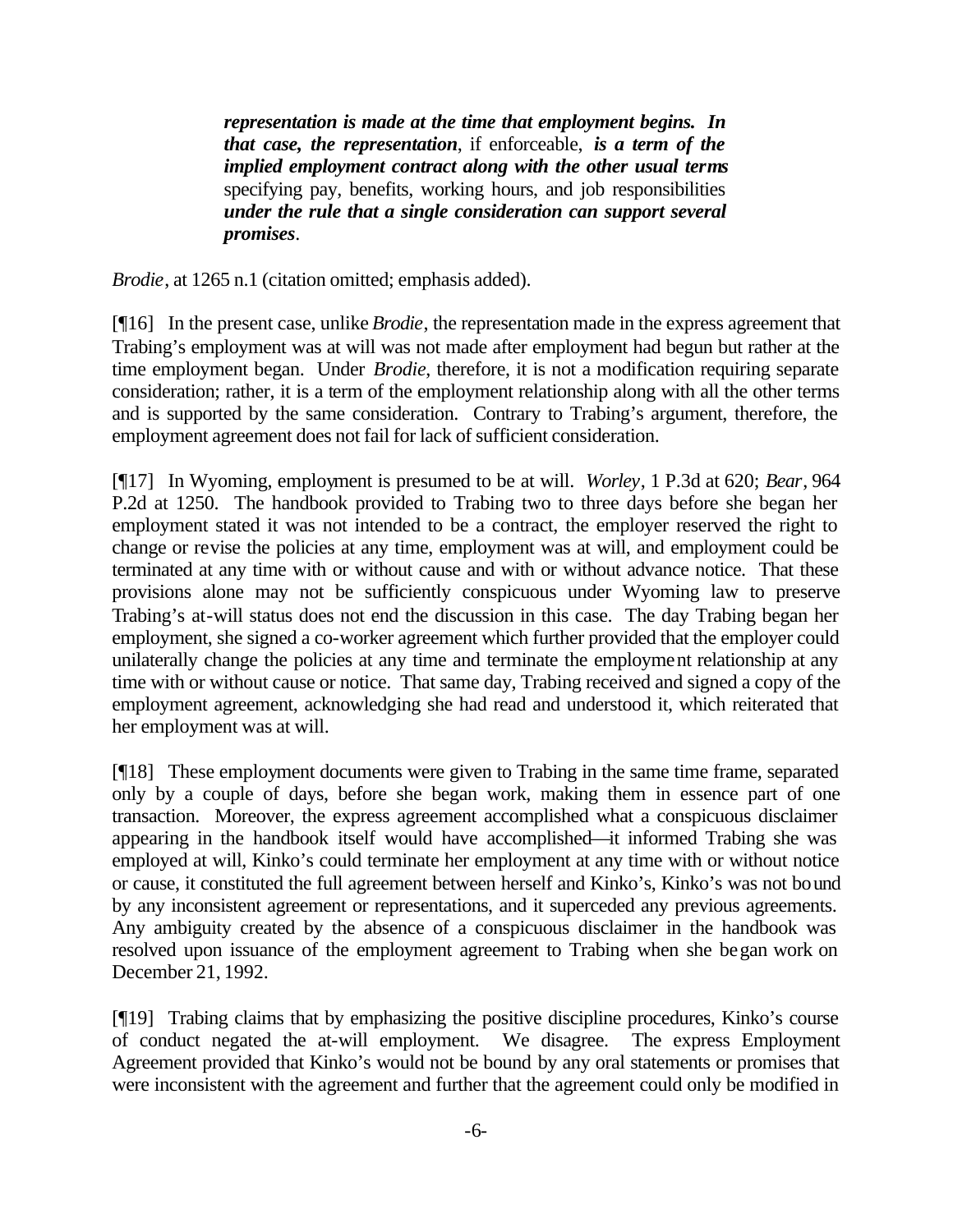writing by an authorized representative of Kinko's. Given this term, any course of conduct that occurred subsequent to the execution of the Employment Agreement could not have been reasonably relied upon or interpreted as a modification of the contract by Trabing.

[¶20] We find that Trabing and Kinko's entered into an express, written employment contract on December 21, 1992. When the language in a written contract is unambiguous, the intention of the parties shall be ascertained from the plain language of the contract. *Busch Dev., Inc. v. City of Cheyenne*, 645 P.2d 65, 71 (Wyo. 1982). The interpretation of an unambiguous contract is a question of law for the court and may properly be disposed of by summary judgment. *Sowerwine v. Keith,* 997 P.2d 1018, 1020 (Wyo. 2000). The unambiguous terms of the Employment Agreement provided that Trabing's employment was at will. We hold that the district court's decision to enforce that provision by way of summary judgment was appropriate.

# *B. Promissory Estoppel*

[¶21] Trabing contends that the positive discipline procedure outlined in the Co-Worker Handbook constituted a promise that Trabing would be terminated only for cause and only after the positive discipline procedures had been complied with. Kinko's counters that a promissory estoppel claim requires that the party invoking the doctrine have acted reasonably in justifiable reliance on the promise that was allegedly made.

[¶22] In *Worley v. Wyoming Bottling Co., Inc.,*1 P.3d at 623, this court explained the remedy of promissory estoppel and outlined the required elements of a promissory estoppel claim:

> Promissory estoppel provides relief for an "injury arising from actions or declarations which have been acted on in good faith and which would be inequitable to permit a party to retract." *Davis v. Davis*, 855 P.2d 342, 347-48 (Wyo. 1993) (quoting *Jankovsky v. Halladay Motors*, 482 P.2d 129, 132 (Wyo. 1971)). In the employment context, promissory estoppel works to prevent injustice to employees who in good faith detrimentally rely upon an employer's actions, in turn binding the employer to fulfill a promise to an employee despite the lack of an employment contract. Promissory estoppel may be useful when, because of lack of consideration, an employee is unable to bring a breach of contract claim. As long as a promise is present, promissory estoppel can be used to satisfy the consideration element. *Terry v. Pioneer Press, Inc.,* 947 P.2d at 277 (citing 1 Henry H. Perritt, Jr., Employee Dismissal Law And Practice § 4.39 (3d ed. 1992)).

> Promissory estoppel is detailed in the Restatement, Second, Contracts § 90(1) (1981), which we recently quoted: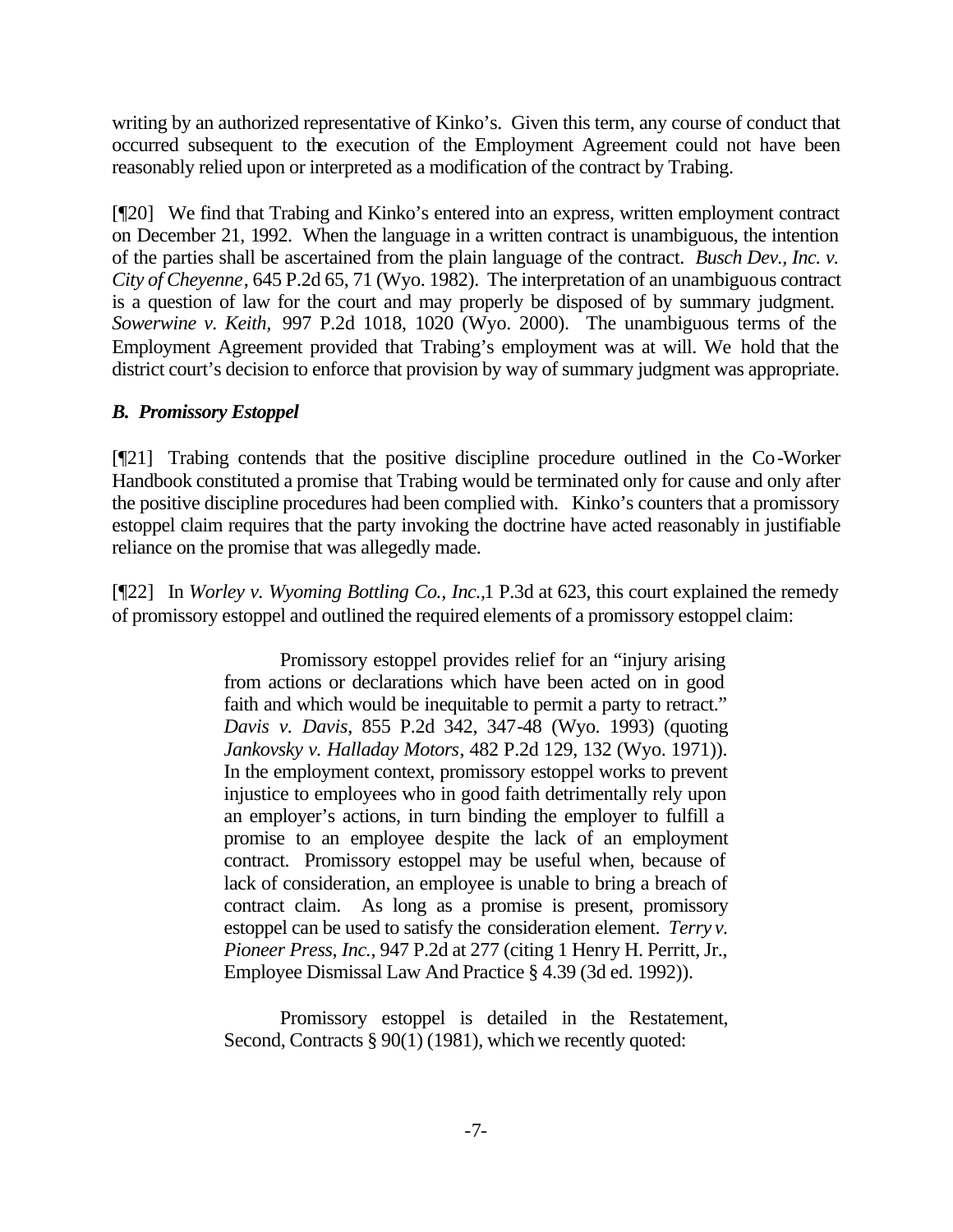A promise which the promisor should reasonably expect to induce action or forbearance on the part of the promisee or a third person and which does induce such action or forbearance is binding if injustice can be avoided only by enforcement of the promise. The remedy granted for breach may be limited as justice requires.

*Bouwens v. Centrilift*, 974 P.2d at 947; *Michie v. Board of Trustees of Carbon County School Dist. No. 1*, 847 P.2d 1006, 1009 (Wyo. 1993). The required elements of a promissory estoppel claim are: the existence of a clear and definite agreement; proof that the party urging the doctrine acted to its detriment in reasonable reliance on the agreement; and the equities support the enforcement of the agreement. *Loghry*, 927 P.2d at 710; *Michie*, 847 P.2d at 1009.

This court has held that a conspicuous disclaimer that indicates at-will employment defeats a promissory estoppel claim because such a disclaimer makes it unreasonable for an employee to rely on any subsequent understanding that her employment would be anything other than at will. *Loghry v. Unicover Corp*., 927 P.2d 706, 711 (Wyo. 1996).

[¶23] Although Trabing asserts that the disclaimer in the Co-Worker Handbook was not conspicuous, we do not address this claim because the evidence in this case demonstrates that Trabing routinely read the at-will provision to new employees, and she, therefore, had actual knowledge of the at-will policy whether it was conspicuous or not. Furthermore, Trabing is deemed by contract law to have knowledge of the terms included in the Employment Agreement that she signed. Her contract contained both the at-will provision and the provision that explained that Kinko's would not be obligated by any oral statements or promises that were inconsistent with the Employment Agreement. We hold, therefore, that Trabing could not have reasonably relied upon any statements or practices that indicated that she was anything other than an at-will employee and that Kinko's was entitled to a summary judgment on this issue.

# *C. Implied Covenant of Good Faith and Fair Dealing*

[¶24] Trabing next asserts that her eight years of dedicated service to Kinko's along with the separate consideration of her dedication to outstanding customer service that went above and beyond the call of duty created a special relationship of trust and reliance between herself and Kinko's and that Kinko's breached its duty to act in good faith and fair dealing when it terminated her employment. Kinko's replies that Trabing has failed to establish the requisite special relationship of trust and reliance for her breach of implied covenant of good faith and fair dealing claim.

[¶25] Kinko's is correct in its assertion that a special relationship of trust and reliance must be demonstrated before an employee can recover on an implied covenant of good faith and fair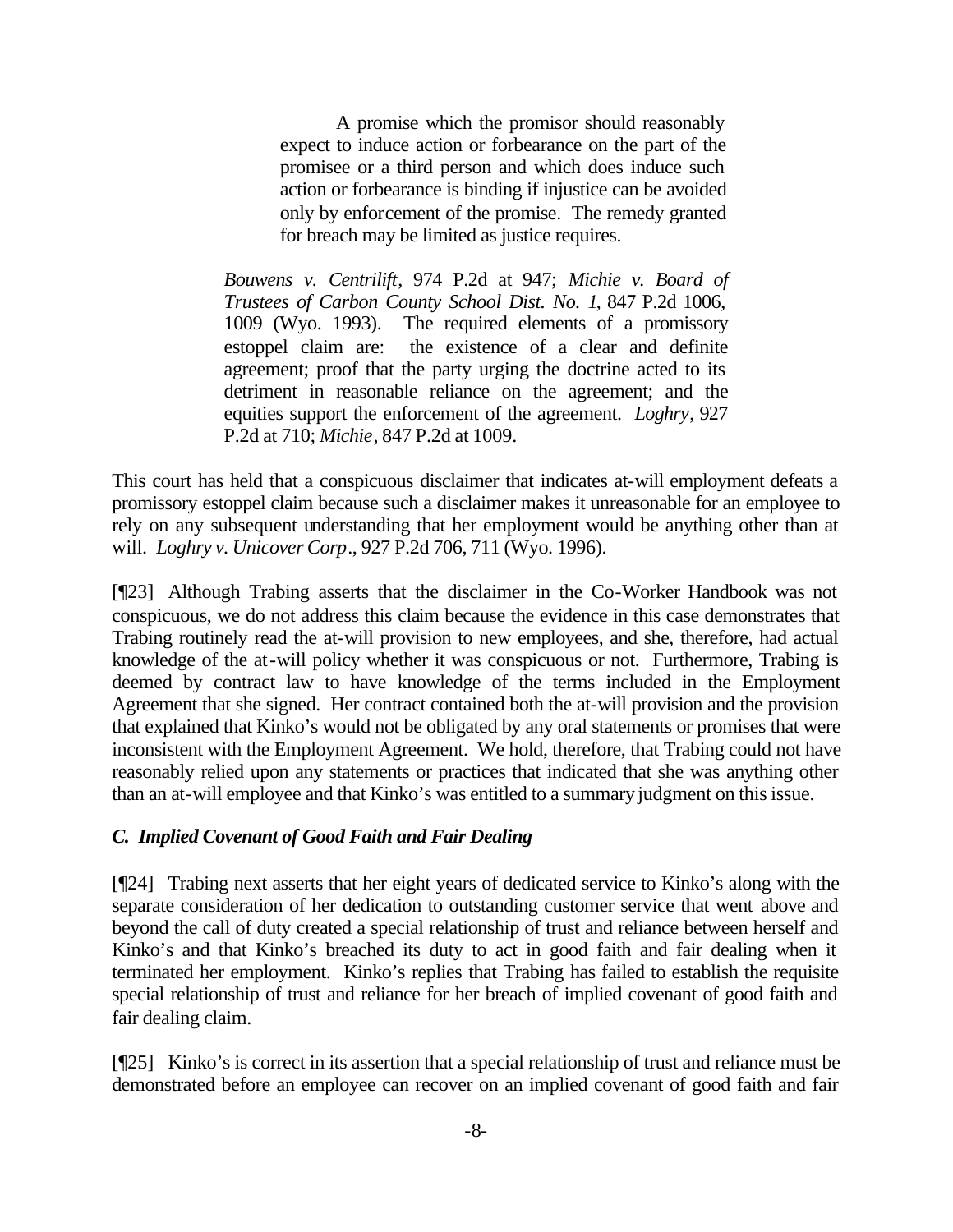dealing claim. *VanLente v. University of Wyoming Research Corp*., 975 P.2d 594, 598 (Wyo. 1999). Previous Wyoming cases have indicated the type of factors that will give rise to a special relationship: separate consideration, common law, statutory rights, or the existence of rights accruing with longevity of service. *Worle*y, 1 P.3d at 624.

[¶26] With regard to longevity of service, this court has stated that the mere longevity of service is not sufficient to create the special relationship leading to tort remedy. *VanLente*, 975 P.2d at 598. "Usually, the special relationship ... stems from a long term employment relationship coupled with a discharge calculated to avoid employer responsibilities to the employee, e.g., benefits or commissions*." Garcia v. UniWyo Federal Credit Union*, 920 P.2d 642, 646 (Wyo. 1996). Trabing does not allege, nor does the evidence suggest, that Kinko's terminated her employment in order to avoid giving her any benefits that she earned during her employment. We, therefore, are not moved to find that Trabing's eight years of service to Kinko's created the special relationship necessary to sustain this type of claim.

[¶27] Trabing's assertion that her dedication to outstanding customer service constitutes additional consideration also fails to establish the special relationship requirement. Being dedicated to outstanding customer service was simply a part of her job as branch manager. Kinko's company policy states: "Our primary objective is to take care of our customer." To establish separate consideration, Trabing would have to show that she provided something other than "merely performing the duties of the job*." Worley,* 1 P.3d at 626. Indeed, this court has specifically stated that "[l]ongevity, coupled with performance of job duties, is not sufficient to structure the special relationship required by *Wilder*." *VanLente*, 975 P.2d at 598. We hold that the facts of this case do not create a special relationship of trust and confidence necessary for Trabing to pursue a breach of the implied covenant of good faith and fair dealing claim. Kinko's was, therefore, entitled to a summary judgment on this issue.

# *D. Intentional Infliction of Emotional Distress*

[¶28] Trabing finally alleges that Kinko's termination of her employment based solely on the basis of her employees' anonymous and unsubstantiated comments during a time in which she was grieving over the recent loss of her mother caused her severe emotional distress. Kinko's responds that it was simply exercising its legal rights when it terminated Trabing's employment.

[¶29] Wyoming has acknowledged that certain conduct in employment situations may be outrageous enough to provide the terminated employee with a claim for intentional infliction of emotional distress. *Worley*, 1 P.3d at 628. We have adopted the tort as it is defined in the *Restatement, Second, Torts* § 46(1) (1965):

> One who by extreme and outrageous conduct intentionally or recklessly causes severe emotional distress to another is subject to liability for such emotional distress, and if bodily harm to the other results from it, for such bodily harm.